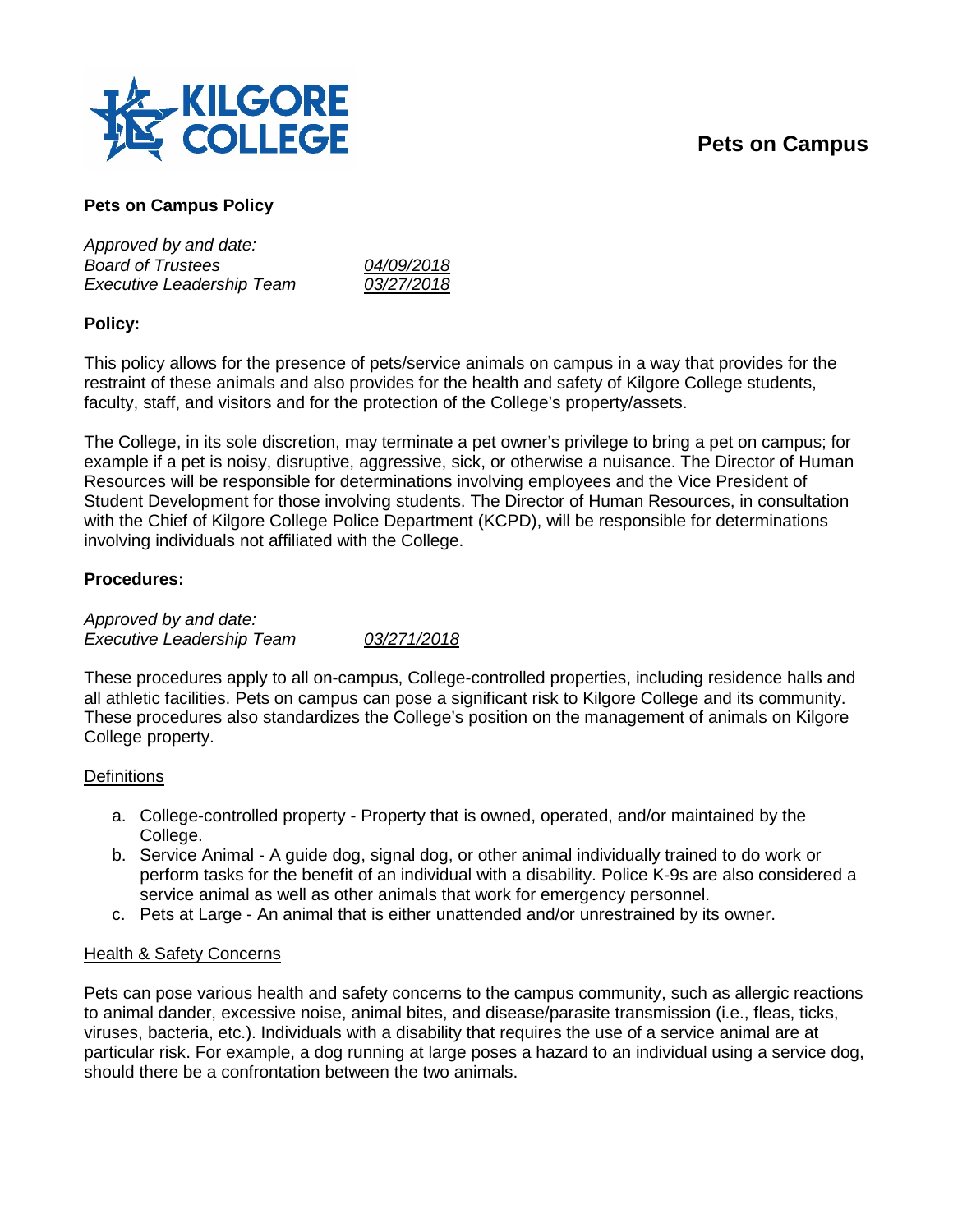All pets must be tagged, registered, and vaccinated in accordance with appropriate state, county, and/or city regulations.

#### Inside/Outside Facility Guidelines

It is prohibited to bring dogs, cats, or other pets inside any College-controlled buildings, including residence halls, except for the animals listed in the exemption section of this policy. While on Collegecontrolled properties, pets (including service animals) must be maintained on a leash of six feet or shorter, on a restraining harness, or in a caged enclosure. With the exception of the animals listed in the exemption section, pets are not allowed in/on any athletic facilities (inside or outside). Pets will not be allowed (leashed or unleashed) at any special events or College functions (e.g., Homecoming, athletic venues, graduations, concerts, etc.) with the exception of any specific event that has been approved by the Chief of the Kilgore College Police Department (KCPD) or designee.

Pet owners are responsible for cleaning up any messes made by their pet. Anyone who brings a pet on College-controlled property assumes all financial responsibility for any damages to property or injury to individuals caused by the animal.

Pets may not be tethered to College buildings, structures, motor vehicles, trees, railings, light poles, benches, posts, or other structures.

#### Prohibited Animals (non-service)

Animals such as poisonous reptiles, constricting snakes (e.g., Boas, Pythons, and Anacondas) and other potentially dangerous or aggressive animals are prohibited from all College-controlled property (inside and outside) at all times, except those used in accepted academic purposes.

Additionally, pets at large and non-domesticated animals are prohibited.

### Failure to Comply

a. Prohibited Animals on College-controlled Property: Any prohibited animals on a Collegecontrolled property must be removed immediately. If a prohibited animal is observed on a College-controlled property, administrative sanctions (for employees), campus citations and/or disciplinary actions (for students), or exclusion from the campus by criminal trespass (for members of the public) may be imposed for policy violations.

Kilgore College Police Department will enforce this policy.

b. Unattended or Unrestrained Animals: If an unrestrained/unattended animal is observed, a reasonable attempt will be made to locate the animal's owner. If the owner is located, he/she may face administrative sanctions (for employees), campus citations and/or disciplinary actions (for students), or exclusion from the campus by criminal trespass (for members of the public). If attempts to find the animal's owner are unsuccessful, the City of Kilgore Animal Control will be contacted; and they will remove the animal from College property.

Kilgore College Police Department will enforce this policy.

c. Property Damage: The College will seek restitution for any animal-related damage to Collegecontrolled property, facilities, or grounds. The repair or replacement cost of damaged property is the sole responsibility of the owner of the animal that caused the damage.